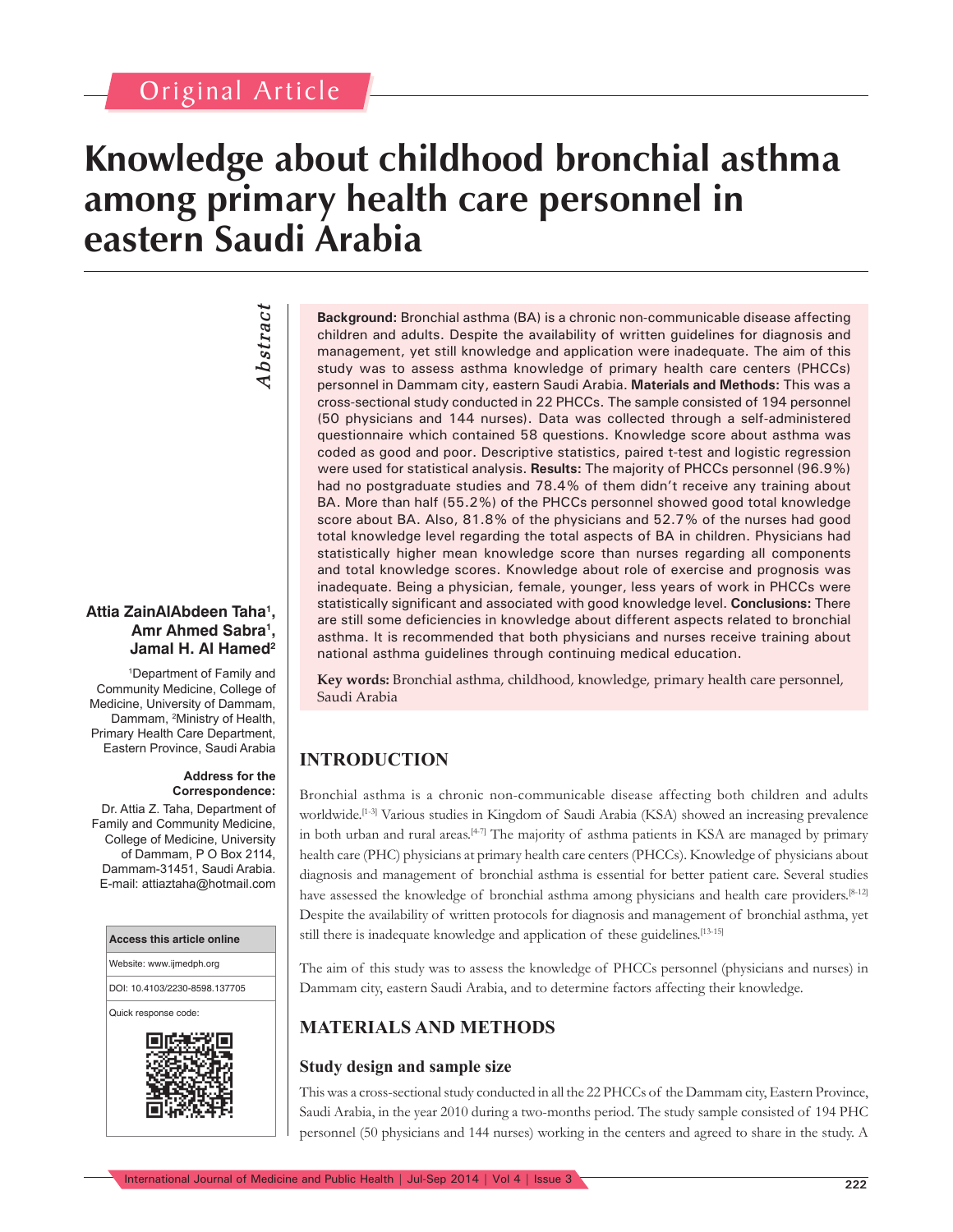pilot study was conducted to test the validity and the logistics of administering the questionnaire in one of the PHCCs. Personnel in the pilot study were excluded.

#### **Data collection**

Data collection was accomplished through a self-administered questionnaire constructed by the investigators. All the questions were close-ended and the questionnaire consisted of two main parts:

- 1. Personnel's socio-demographic characteristics: Occupation, nationality, gender, marital status, years of experience since graduation, duration of work in PHC, and training about bronchial asthma.
- 2. Fifty eight (58) questions to assess the knowledge about bronchial asthma in children divided into seven components namely; magnitude, definition and causes, risk factors, associated diseases, role of exercise, clinical picture, management, and prognosis.

A scoring system was used, giving a score of one to each correct answer and a score of zero to the wrong answers or do not know. The knowledge score was calculated by summation of the right answers, scores. The maximum total knowledge score was 58. The knowledge score of the components as well as the total knowledge score were divided into two groups namely, good and poor knowledge according to the cut-off points which were determined according to the mean of the distribution. Personnel who scored less than the cut-off point were considered as poor and those above the cut-off point were considered as good.

Necessary permissions to conduct the study were obtained from concerned authorities and confidentiality of the information was strictly adhered to by assuring the participants that no details about their status will be released and data will be only used for research purpose.

#### **Statistical analysis**

The collected data were reviewed, coded, verified and statistically analyzed using the Statistical Package for Social Sciences (SPSS) software version 16. Descriptive statistics for all studied variables and paired t-test were used. Logistic regression analysis was used to find the association between the characteristics of the PHCCs personnel (Independent variables) and the knowledge level about bronchial asthma (Dependant variable). A P-value level of < 0.05 was considered significant throughout the study.

#### **RESULTS**

[Table 1] shows the socio-demographic characteristics of the PHC personnel. It was found that 77.4% of the personnel were nurses, females (83%), Saudis (90.2%), and 47.9% were in the age group 30- 40 years. The majority of PHC personnel (96.9%) had not undergone any postgraduate studies and 78.4% of them did not receive any training about bronchial asthma in children. More than half (55.2%) of the PHC personnel showed good total knowledge score about

| <b>PHC personnel</b>                          |                     |      |  |  |  |
|-----------------------------------------------|---------------------|------|--|--|--|
| Socio-demographic characteristics             | Total ( $n = 194$ ) |      |  |  |  |
|                                               | No.                 | $\%$ |  |  |  |
| Occupation                                    |                     |      |  |  |  |
| Physicians                                    | 44                  | 22.6 |  |  |  |
| <b>Nurses</b>                                 | 150                 | 77.4 |  |  |  |
| Gender                                        |                     |      |  |  |  |
| Male                                          | 33                  | 17.0 |  |  |  |
| Female                                        | 161                 | 83.0 |  |  |  |
| Nationality                                   |                     |      |  |  |  |
| Saudi                                         | 175                 | 90.2 |  |  |  |
| Non-Saudi                                     | 19                  | 9.8  |  |  |  |
| Age in years                                  |                     |      |  |  |  |
| 20-30                                         | 57                  | 29.4 |  |  |  |
| $30 - 40$                                     | 93                  | 47.9 |  |  |  |
| 40-50                                         | 37                  | 19.1 |  |  |  |
| $\geq 50$                                     | 7                   | 3.6  |  |  |  |
| Mean Age in years $\pm$ SD = 33.89 $\pm$ 7.45 |                     |      |  |  |  |
| <b>Marital status</b>                         |                     |      |  |  |  |
| Single                                        | 44                  | 22.7 |  |  |  |
| Married                                       | 140                 | 72.7 |  |  |  |
| Divorced                                      | $\overline{7}$      | 3.6  |  |  |  |
| Widowed                                       | 3                   | 1.5  |  |  |  |
| Years of Experience since graduation          |                     |      |  |  |  |
| <5 years                                      | 53                  | 27.3 |  |  |  |
| $5 - 10$                                      | 38                  | 19.6 |  |  |  |
| $\geq 10$                                     | 103                 | 53.1 |  |  |  |
| Duration of work in PHC                       |                     |      |  |  |  |
| <5 years                                      | 70                  | 36.1 |  |  |  |
| $5 - 10$                                      | 41                  | 21.1 |  |  |  |
| $\geq 10$                                     | 83                  | 42.8 |  |  |  |
| Postgraduate studies                          |                     |      |  |  |  |
| None                                          | 188                 | 96.9 |  |  |  |
| Diploma                                       | 4                   | 2.1  |  |  |  |
| Fellowship                                    | $\overline{2}$      | 1.0  |  |  |  |
| Training about Bronchial asthma in children   |                     |      |  |  |  |

**Table 1: Socio-demographic characteristics of the** 

bronchial asthma in children. Moreover, 71.6% of PHC personnel had good knowledge regarding magnitude, definition and causes, risk factors  $(64.4\%)$ , associated diseases  $(57.2\%)$ , clinical picture  $(61.3\%)$ , management (59.8%), and prognosis (76.8%). On the other hand, 57.7% of the PHC personnel had poor knowledge level about the role of exercise in bronchial asthma [Table 2].

<1 week duration 40 20.6 >1 week duration 2 1.0 No training 152 78.4

[Figure 1] shows that 81.8% of the physicians and 52.7% of the nurses had good total knowledge level regarding the total aspects of bronchial asthma in children.

According to [Table 3], it was evident that physicians had higher mean knowledge score regarding all the components and the total knowledge scores of bronchial asthma in children and the differences were found to be statistically significant except for the knowledge about prognosis. The results of the logistic regression analysis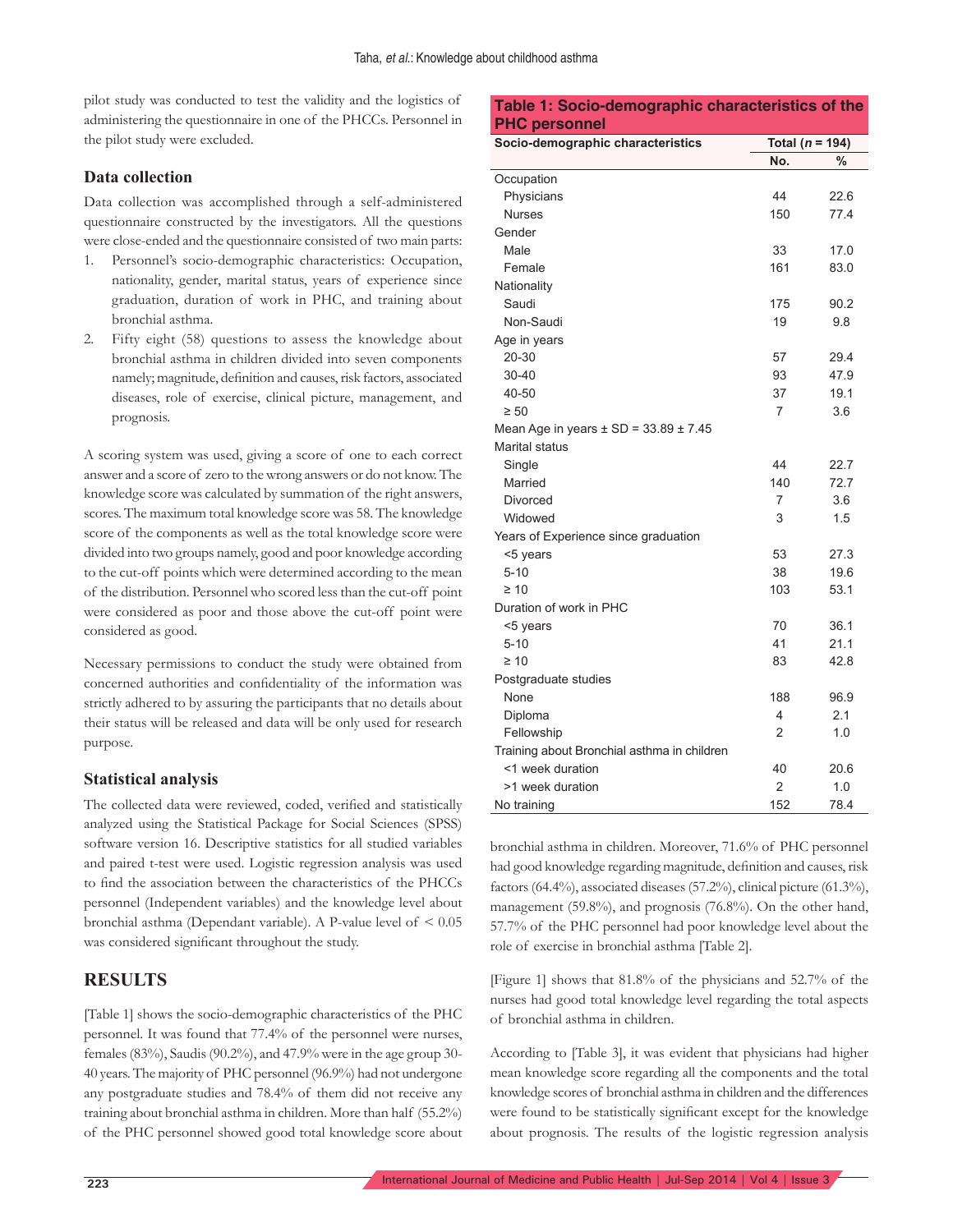of significant factors predicting knowledge level about bronchial asthma in children showed that the following factors were found to be independently and significantly associated with good knowledge level: Physicians (OR = 0.407, 95% CI = 0.242-0.684), females (OR  $= 4.247, 95\% \text{ CI} = 1.197 - 15.071$ , younger age (OR = 1.144, 95%)

#### **Table 2: Distribution of total and different components of Bronchial asthma knowledge among PHC personnel**

| Knowledge components    | Knowledge level |      |      |      |       |           |
|-------------------------|-----------------|------|------|------|-------|-----------|
|                         | Good            |      | Poor |      | Total |           |
|                         | No.             | %    | No.  | $\%$ | No.   | $\%$      |
| Total Knowledge score   | 107             | 55.2 | 87   | 44.8 |       | 194 100.0 |
| Magnitude, definition & | 139             | 71.6 | 55   | 28.4 |       | 194 100.0 |
| causes                  |                 |      |      |      |       |           |
| <b>Risk Factors</b>     | 125             | 64.4 | 69   | 35.6 |       | 194 100.0 |
| Associated diseases     | 111             | 57.2 | 83   | 428  |       | 194 100.0 |
| Role of Exercise        | 82              | 423  | 112  | 57.7 |       | 194 100.0 |
| Clinical picture        | 119             | 61.3 | 75   | 38.7 |       | 194 100.0 |
| Management              | 116             | 59.8 | 78   | 40.2 |       | 194 100.0 |
| Prognosis               | 149             | 76.8 | 45   | 23.2 |       | 194 100.0 |

#### **Table 3: Mean scores for different components of PHC personnel's' knowledge about bronchial asthma according to their occupation**

| Knowledge<br><b>Components</b>    |                                 | <b>Physicians</b><br>$(n = 44)$ | <b>Nurses</b><br>$(n = 150)$ |      | t-test P-value |
|-----------------------------------|---------------------------------|---------------------------------|------------------------------|------|----------------|
| <b>Total Knowledge</b><br>score   | $\overline{\mathsf{x}}^{\star}$ | 1.81                            | 1.47                         | 4.8  | 0.00           |
|                                   | $SD**$                          | 0.39                            | 0.50                         |      |                |
| Magnitude,<br>Definition & Causes | $\overline{\mathsf{x}}$         | 1.86                            | 1.67                         | 2.93 | 0.004          |
|                                   | SD                              | 0.34                            | 0.47                         |      |                |
| <b>Risk Factors</b>               | $\overline{\mathsf{x}}$         | 1.77                            | 1.606                        | 2.20 | 0.031          |
|                                   | SD                              | 0.42                            | 0.49                         |      |                |
| <b>Associated Diseases</b>        | $\overline{\mathsf{x}}$         | 1.75                            | 1.52                         | 2.96 | 0.004          |
|                                   | SD                              | 0.43                            | 0.50                         |      |                |
| Role of Exercise                  | $\overline{\mathsf{x}}$         | 1.61                            | 1.36                         | 2.96 | 0.003          |
|                                   | SD                              | 0.49                            | 0.48                         |      |                |
| Clinical picture                  | $\overline{\mathsf{x}}$         | 1.75                            | 1.57                         | 2.28 | 0.025          |
|                                   | SD                              | 0.43                            | 0.49                         |      |                |
| Management                        | x                               | 1.72                            | 1.56                         | 2.11 | 0.038          |
|                                   | SD                              | 0.45                            | 0.49                         |      |                |
| Prognosis                         | $\overline{\mathsf{x}}$         | 1.84                            | 1.74                         | 1.42 | 0.158          |
|                                   | SD                              | 0.36                            | 0.43                         |      |                |

\* Mean, \*\* Standard deviation

 $CI = 1.007 - 1.299$ , and those with less than 5 years duration of work in PHC (OR = 2.109, 95% CI = 1.030-4.321), ( $P < 0.001$ ) [Table 4].

### **DISCUSSION**

The majority of PHCCs personnel were young females. This is mainly due to the predominance of nurses who were mainly females, reflecting the usual pattern in KSA. Physicians in the sample were mainly general practitioners who had no post-graduate qualifications and no training in bronchial asthma. The total knowledge score of PHCCs personnel and the knowledge about causes and management of bronchial asthma were generally good. The results were in agreement with other studies among PHC physicians and nurses.[10,11,13,15-17] A study of the level of knowledge about childhood asthma showed that general practitioners scored well in most questions but had some deficiencies particularly in distinguishing preventive therapy from symptom-relieving medication.<sup>[10]</sup> Pediatric nurses in the previous study had poor knowledge of exerciseinduced asthma, which is similar to the result of the present study. Al-Kabba *et al*., in their study of primary care physicians knowledge about bronchial asthma using a true or false self-administered questionnaire, reported that only 39% of the of the 44 physicians passed the test as a whole, with 66% passed in general knowledge, 70% in diagnosis, 48% in classification of severity, and 59% in the management of asthma.[13] A study of the prevalence of asthma in Yanbu industrial city and two non-industrial villages in KSA reported



**Figure 1:** Distribution of PHC personnel according to their level of total knowledge score about bronchial asthma

**Table 4: Logistic regression analysis of significant factors predicting knowledge level about bronchial asthma in children among PHC personnel**

| <b>Variables</b>        | <b>B</b> coefficient | S. E. of B | P-value | 0. R. | 95% Confidence interval of O. R. |        |
|-------------------------|----------------------|------------|---------|-------|----------------------------------|--------|
|                         |                      |            |         |       | Lower                            | Upper  |
| Occupation              | $-0.899$             | 0.265      | 0.001   | 0.407 | 0.242                            | 0.684  |
| Gender                  | 1.446                | 0.646      | 0.025   | 4.247 | 1.197                            | 15.071 |
| Age                     | 0.134                | 0.065      | 0.038   | 1.144 | 1.007                            | 1.299  |
| Duration of work in PHC | 0.746                | 0.366      | 0.041   | 2.109 | 1.030                            | 4.321  |
| Constant                | $-0.336$             | 2.316      |         |       |                                  | —      |

Model X2 (14) = 38.251, *P* < 0.001,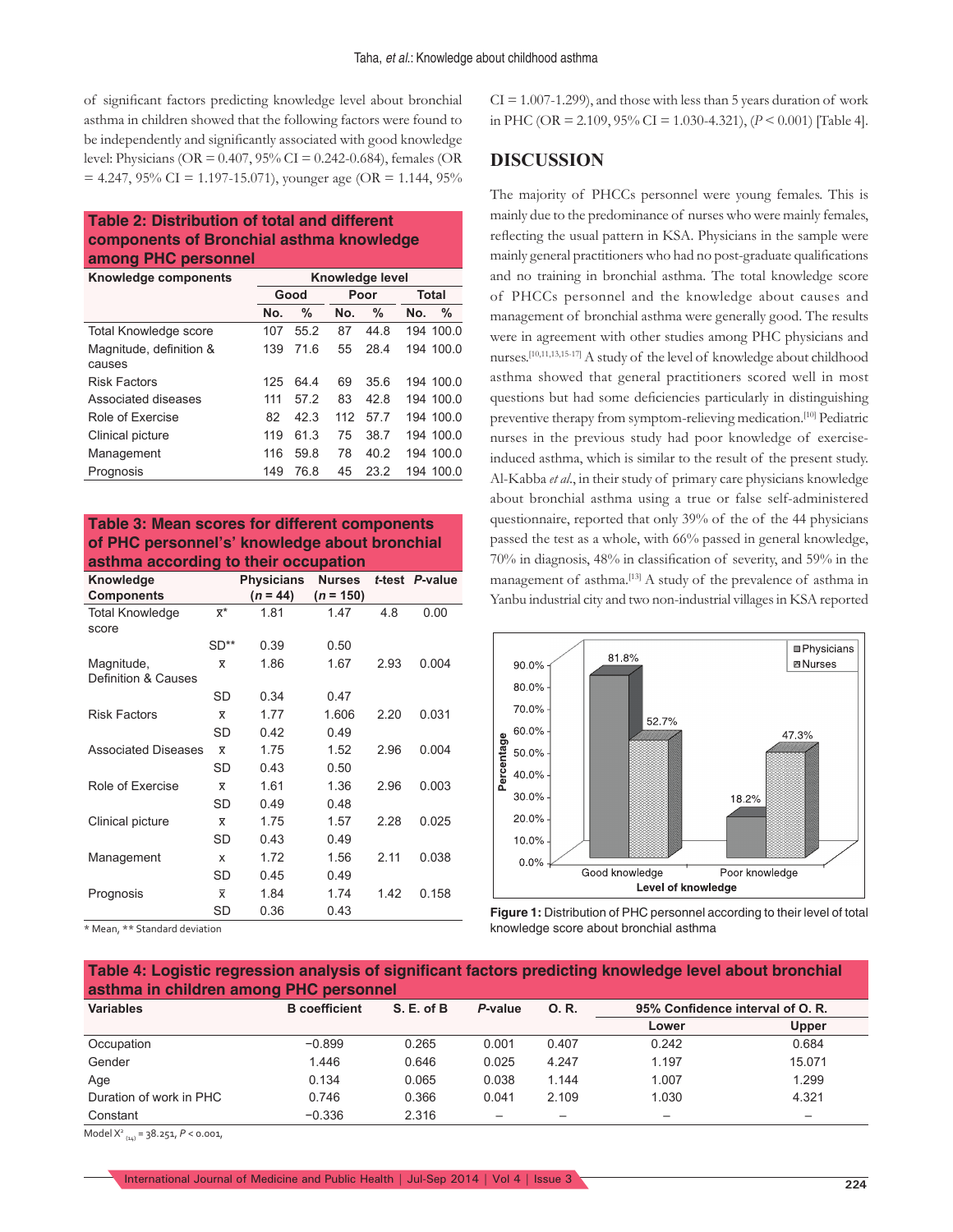a prevalence of physician-diagnosed asthma in the three areas of 13.9%, 2.2% and 13.7% respectively.[7]

Similar results were shown by Lageriov *et al*., study among 698 general practitioners in five European countries assessing their knowledge, attitudes, and prescribing behavior. It showed that most doctors were in agreement with guideline recommendations.<sup>[9]</sup> In practice, however, the proportion of asthma patients receiving inhaled steroids varied almost two-fold, ranging 31% in Germany to 58% in the Netherlands.<sup>[9]</sup>

Our study was also in agreement with Coates *et al*., study among 127 South Australian general practitioners concerning knowledge and reported asthma management,<sup>[14]</sup> which revealed deficiencies in their knowledge and management practices of asthma and suggest that ideal asthma management was not being attained.

In this study physicians had better total knowledge compared to nurses. This result was similar to Lemay *et al*., study who reported that 32% of pediatric residents, 12% of family medicine residents and 72% of pediatric nurses failed to identify all three main symptoms of asthma (wheezing, cough, dyspnea).[16] In Lemay *et al*., study, 25% of pediatric residents, 52% of family medicine residents and 81% of pediatric nurses were unable to name at least two preventive asthma medications.[16] However, another study in Aseer Region, Saudi Arabia, showed poor knowledge of PHC physicians on asthma care, where they got 37.7% of the total scoring of case scenarios on asthma care.<sup>[16]</sup>

In this study there were deficiencies in knowledge mainly concerning the role of exercise and management of asthma. Continuing medical education should focus on these areas especially for nurses who had unsatisfactory knowledge as shown by the significantly lower mean knowledge compared to physicians. Tomson *et al*., study reported that there were changes in knowledge, attitudes and actual practice of Swedish primary care physicians after intervention messages concerning management of bronchial asthma.<sup>[11]</sup> A similar study by Rovithis *et al*., demonstrated an improvement in knowledge of PHC physicians serving a rural population on the island of Crete after a one-day educational course on bronchial asthma clinical guidelines.[8] These results stress the need for interventions in the form of frequent courses and continuing education to improve knowledge and practice of health care personnel about asthma and disease management.

In the present study, physicians had good knowledge in all aspects of bronchial asthma as shown by the logistic regression analysis. Female health care personnel were 4.2 times more likely to have good knowledge about bronchial asthma compared to males. This result was similar to Soyer *et al*., study in Turkey.[18] They reported that even though self-perceived overall asthma knowledge did not differ between genders ( $P = 0.098$ ), female physicians recorded more frequent use of inhaled steroids for chronic asthma  $(3.72 \pm 0.08 \text{ vs.})$ 3.43  $\pm$  0.07, respectively,  $P = 0.006$ ) while male physicians scored higher than females for inhaled steroids for acute asthma  $(2.8 \pm 0.12)$ vs.  $2.17 \pm 0.2$ , respectively,  $P = 0.007$ ). Female physicians' scoring for 'symptom control' as the main aim of asthma management was higher than that of their male counterparts (3.88  $\pm$  0.04 vs. 3.65  $\pm$ 0.06, respectively,  $P = 0.002$ ).

In their study of clinicians adherence to asthma guidelines, Salama *et al*., showed that agreement with asthma guidelines was present in 76.2% of the studied physicians and there was positive significant correlation between qualification and knowledge,  $(P < 0.01)$ , positive significant correlation between qualification and practice,  $(P < 0.01)$ , and positive significant correlation between qualification and attitude,  $(P < 0.01)$ .<sup>[19]</sup> In the current study, the fact that younger health care personnel and those with less than 5-years experience of work in PHCCs had significantly good knowledge which may possibly be due to their being newly graduated physicians with recent knowledge from their medical school studies. Nurses were still having some deficiencies in knowledge of bronchial asthma compared to physicians.

# **CONCLUSIONS**

This study showed that the majority of health care personnel had good knowledge about bronchial asthma. However, there are still some deficiencies about management and the role of exercise in asthma. Being a physician, a female, of young age, and with less years of work in PHCCs were significantly associated with good knowledge of bronchial asthma. It is recommended that both physicians and nurses should be informed and continuously reminded of the diagnosis and management of bronchial asthma according to the National Guidelines. This can be done through continuing medical education in the form of seminars, workshops and clinical teaching using patients with asthma. In addition, assessment of actual practice of physicians and nurses is greatly needed so that knowledge can be reflected on better patient care.

#### **Limitations of the study**

This study depends on self-reporting which might have resulted in over- or under-reporting of some aspects of asthma knowledge. This was a cross-sectional study done at a point in time. Therefore, cause and effect cannot be definitely assumed regarding factors predicting knowledge of asthma. Further studies on the effects of health care personnel practice in improving care of patients with asthma are needed.

#### **REFERENCES**

- 1. Neri M, Spanevello A. Chronic bronchial asthma from challenge to treatment: Epidemiology and social impact. Thorax 2000;55:S57-8.
- 2. Variations in the prevalence of respiratory symptoms, self-reported asthma attacks, and use of asthma medication in the European Community Respiratory Health Survey (ERCHS). Eur Respir J 1996;9:687-95.
- 3. World Health Organization. Asthma Fact sheet N 307. WHO; 2011.
- 4. Al-Frayh A, Bener A, Al-Jawadi TQ. Prevalence of asthma among Saudi school children. Saudi Med J 1992;13:521-4.
- 5. Al Frayh AR, Shakoor Z, Gad El Rab MO, Hasnain SM. Increased prevalence of asthma in Saudi Arabia. Ann Allergy Asthma Immunol 2001;86:292-6.